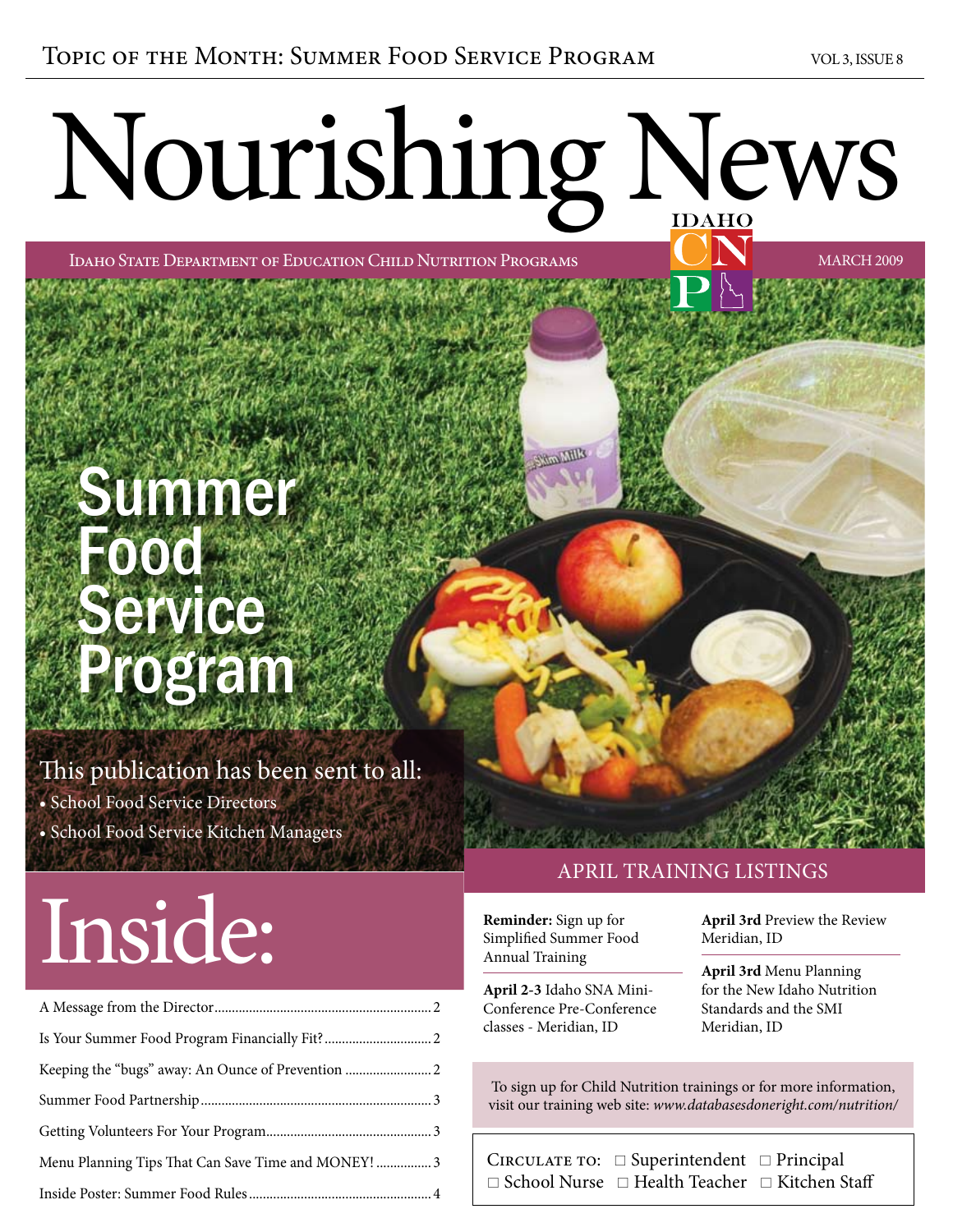#### Keeping the "bugs" away: An Ounce of Prevention…..

Sixty percent of Idaho's Summer Food sites are outside. Outdoor locations cause concern for increased risk of foodborne illnesses.

Firstly, summer weather is often hot and humid, and the kinds of bacteria or "bugs" that cause foodborne illnesses, such as Salmonella and E. coli 0157:H7, multiply quickly in warm, moist conditions. Bugs grow fastest at temperatures from 90- 110 °F.

Secondly, when you cook or eat outside at picnics, you don't always have easy access to the safety features found in kitchens, such as refrigeration and washing facilities.

#### Some helpful hints to keep food safe are:

- **Store your lunch in a cool, shaded area.** Use insulated containers or freeze water in empty leak-proof containers to keep lunches cold.
- **Keep cold food cold and hot food hot.**
- **Organize cooler contents.** Consider packing beverages in one cooler and perishable food in another.
- **Don't cross-contaminate.**
- **Clean your produce.**





#### A Message from the Director

The primary goal of the Summer Food Service Program (SFSP) is to provide nutritious meals to children in low-income areas when

school is not in session. This program is intended to serve low-income, school-age children, who receive free or reduced-price school meals during the school year through the National School Lunch Program (NSLP) and the School Breakfast Program (SBP). Programs such as the SFSP are extremely important in this sagging economy. Reports from the School Nutrition Association (*http:// www.schoolnutrition.org/*) surveyed more than 130 school nutrition directors from 38 states reported that about 425,000 more students are participating in the National School Lunch Program and the School Breakfast Program in 2008-09 than in the previous school year. This need will continue into the summer months.

SFSP is the single largest Federal resource available for local sponsors who want to combine a feeding program with a summer activity program. Free meals that meet Federal nutrition guidelines are provided to all children at approved SFSP sites in areas with significant concentrations of low income children.

In recent years, the U.S. Department of Agriculture (USDA) has introduced changes to simplify the application process and has reduced monitoring requirements. The program is much easier to administer than it has been in past years.

Do you know if you are eligible for this program? If not, call the Idaho State Department of Education, Child Nutrition Programs and we will help you through the process. Typically, organizations eligible to sponsor the SFSP are public or private nonprofit School Food Authorities (SFAs—governing bodies of schools or school districts that offer the NSLP); public or private nonprofit residential summer camps; local, municipal, county agencies; public or private colleges or universities that participate in the National Youth Sports Program (NYSP) or Upward Bound and other private nonprofit organizations. Private nonprofit sponsors include youth organizations (such as branches of the YMCA and Boys and Girls Clubs), religious organizations, social service agencies, and other community groups.

Children in your community do not need to go hungry this summer. Contact the Child Nutrition Programs in the Idaho State Department of Education at 208-332-6821 for more information and how you can become a sponsor.

#### Sincerely,

*Colleen Fillmore PhD, RD, LD* CNP Director



#### Is Your Summer Food Program Financially Fit?

*Jean Zaske MS, RD, LD, Coordinator*

A successful Summer Food Program ensures that as many children as possible have access to healthful meals during the summer months - without breaking the bank! To accomplish that, your program must be financially fit.

#### **Answer these questions to check the financial fitness of your Summer Food Program:**

- **1. Does your menu need a makeover?** Do you use a cycle menu? What is the cost per portion for each menu item? What is each meal's cost? Are there less expensive food items you can use? Do you take advantage of less expensive seasonal fruits and vegetables?
- **2. Do you have a case of portion distortion?** Are you using the correct size of serving utensil to reduce over portioning? Do you use standardized recipes and truly follow them? Are you serving two pre-packaged items to meet a single meal component serving size?
- **3. Do you suffer from inventory imbalance?** How accurate is your inventory? Do you update your

inventory on a monthly basis? Do you track the unit price of your inventory items? Do you date items and use on a first in – first out basis?

- **4. Do you "labor" too much?** Are you using your labor effectively and efficiently? Are your menu items too labor intensive? Can you use volunteers for some aspects of the food service?
- **5. Do you perspire over participation?** If participation is low, what is your plan to promote your meal sites to the community? Do you partner with other organizations to set up sites where the children are; such as parks, libraries, pools, etc.?

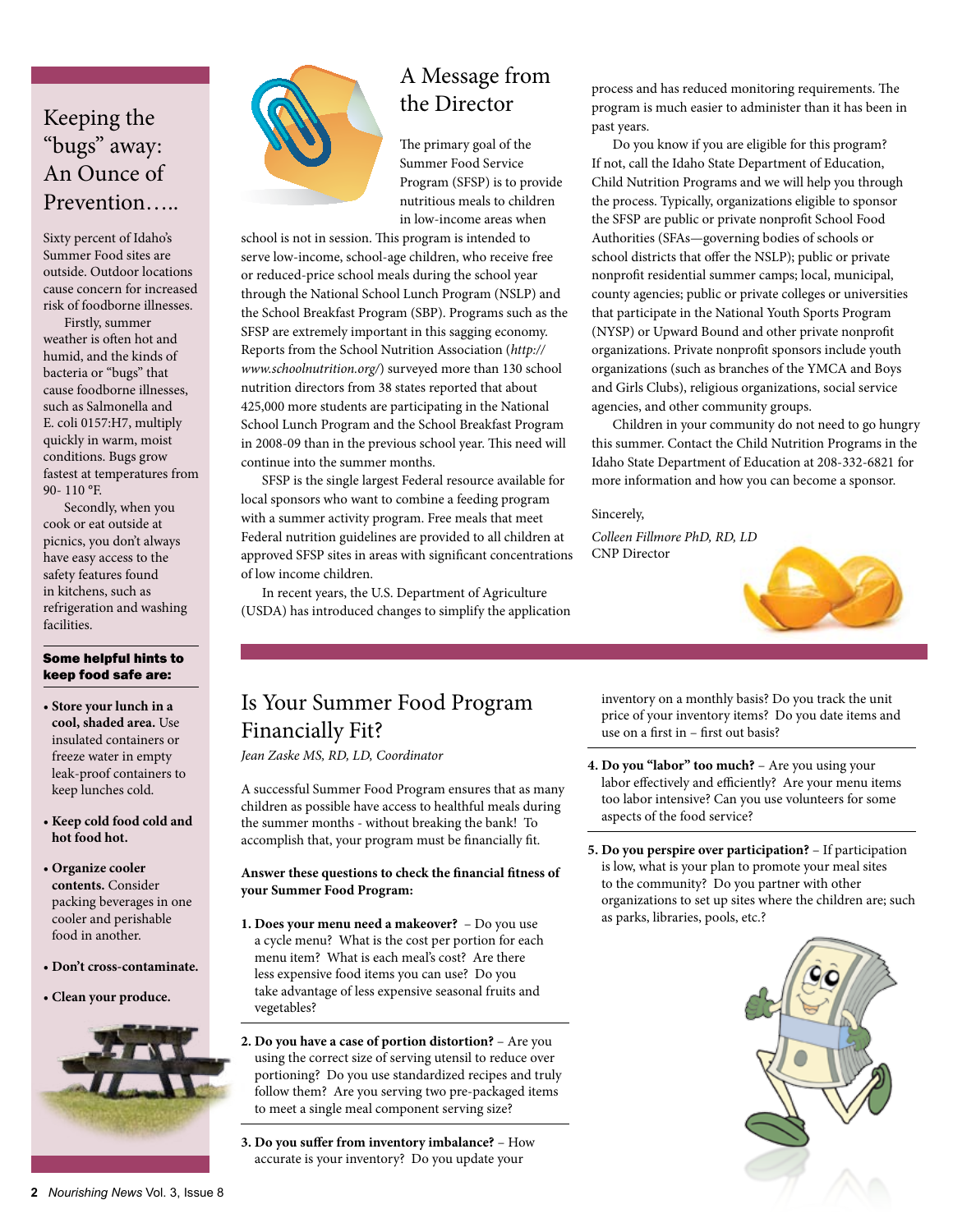#### Summer Food Partnership

*Tami Robinson, Child Nutrition Supervisor of Blackfoot School District*

The Blackfoot School District has sponsored a summer meal program for over twenty years. We usually start right after school gets out and then end the first part of August. Our child nutrition employees need a week or two for some R&R before school would start again. In 2007 the Jason Lee Memorial Methodist Church formed a Hunger Task Force and they decided to fill that gap between the summer meal program and school meals with a sack lunch program. That first year they handed out sack lunches on Tuesdays and Thursdays and served nearly 700 meals! They wanted to do even more. One of their task force members, Shannon Jensen, started making phone calls to find help. She finally connected with the right person at the State Department of Education and that person led her to the Blackfoot School District Child Nutrition Program. We

became partners in feeding Blackfoot's hungry children that summer. As anyone involved in the Child Nutrition Program knows, the paperwork to operate the summer program can be somewhat daunting. We agreed to work together under Blackfoot's application. We operated our usual summer program until the first of August. Then the wonderful volunteers at Jason Lee provided the manpower and Blackfoot SD provided the food, training, and expertise in mass meal production. Because we were willing to work together the children received a more nourishing sack lunch and they were available Monday through Friday in the three weeks between the hot meal program and the start of school. We served an additional 3000 meals in those three weeks! Were there problems? Of course there were. But there weren't any that we couldn't solve and by the end of the three weeks we knew that we wanted to continue doing it. The bottom line was that we both wanted to see that hungry children weren't hungry anymore.

#### Getting Volunteers For Your Program

*Lynda Westphal MPH, Coordinator*



Now that you have heard about the ways that a successful partnership can work in Blackfoot, I have some ideas for you to use to help bring the children to your site.

There are many sources of volunteers, whether they are there to help distribute the food, **entertain the children** 

**while they are eating lunch**, or get the word out to families that the Summer Food Program is operating in your neighborhood. All you have to do is make the contact to get them to your site to help!

If you need help getting the word out to neighborhoods in your area, contact your local Boy Scout organization and have Eagle Scouts place fliers on door knobs in the area of your site. You can also have churches make an announcement during their service, or put an announcement in their bulletin.

Bring more children to your site by having activities! Ask your library or Parks and Recreation department if they have staff that can keep the children engaged (and at the park eating the meal) a few days per week. Ask your local Hunger Coalition to help in any way they can with feeding the children. A church may have a group that would be willing to help, such as a ladies auxiliary.

If you have a college nearby, start contacting them about scheduling some volunteer hours during the summer months for their class requirements.

This is only the beginning of the contacts you can make. You know your community better than anybody; use your existing contacts to come up with volunteers in your area. During this tough economic time, the children will be counting on you to help them through the summer months, and volunteers can help make that happen.

#### Menu Planning Tips That Can Save Time and MONEY!

*Mary Jo Marshall BS, Coordinator*

You have the option of choosing many meal planning methods when you sign up for The Summer Food Service Program (SFSP). The SFSP meal pattern is available to all SfsP sponsors. The Nutrient Standard Menu Planning method (NSMP) is an additional option available only for a SfsP sponsor that participates in the National School Lunch Program during the school year and uses the NSMP system in that program.

Use of the Child and Adult Care Food Program meal pattern may also be an option for some sponsors serving young children from 1-6 years old at their SFSP sites.

As you can see, some sponsors have several options. The State Agency approves the menu planning system the sponsor has chosen by approving the Site application on CNP2000.

One thing that all menu planning systems in Child Nutrition Programs have in common is a requirement for keeping detailed daily production records for each breakfast, lunch, dinner or snack claimed for reimbursement.

Each menu planning system has different requirements for food components or menu items. Because of this, the production records are not the same for all plans.

A production record is proof that the sponsor is serving a reimbursable meal to the children. Fiscal action may occur if records are deficient or inaccurate at the time of a review or an audit.

School sites that choose the option of NSMP must also have a nutrient analysis available during the SfsP program that shows compliance with the requirements of that menu planning system in addition to the requirement for daily production records.

For more information on menu planning options and requirements regarding production records please review the 2009 Nutrition Guidance for Sponsors (Pages 66 and 136) or contact the State Agency at 332-6820.



COLD FOOD

Cold perishable food should be kept in the cooler at **41° F** or below until serving time.

- Once you've served the food, it should not sit out for longer than 2 hours, or 1 hour if the outdoor temperature is above 90° F. If it sits out longer discard it.
- Foods like cold meat salads and desserts in individual serving dishes can be placed **directly on ice**, or in a shallow container set in a deep pan filled with ice. Drain off water as ice melts and replace ice frequently.

#### HOT FOOD

Hot food should be kept hot, at or above **135° F**.

- Wrap food well and place it in an **insulated container** until serving.
- Foods should not sit out for more than 2 hours, or 1 hour in temperatures above 90° F. If food is left out longer, throw it away to be safe.